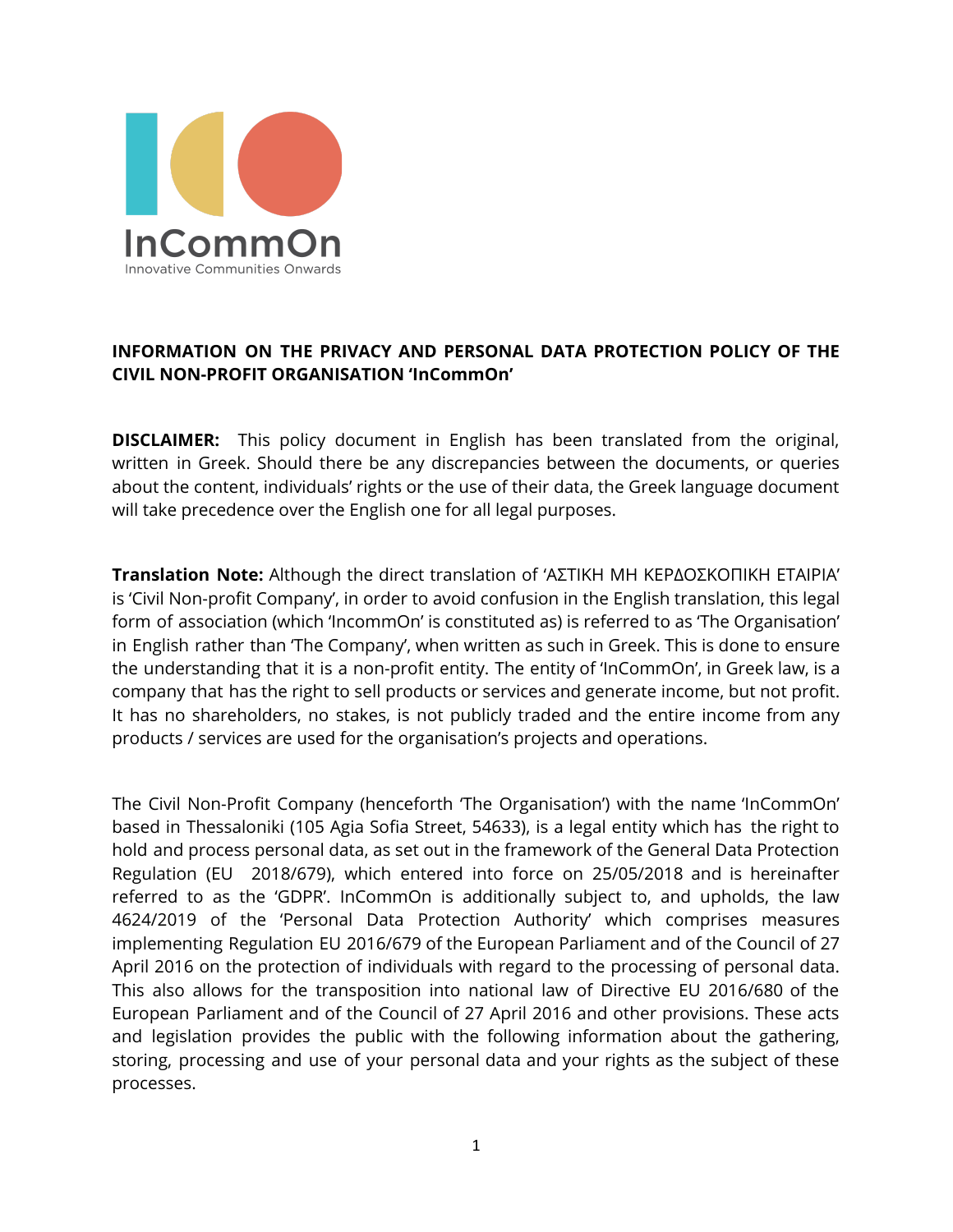The purpose of our Organisation is to carry out initiatives and projects in Greece and abroad, related to sustainable urban development, focussing equally on the human and the ecological factors of the urban environment. We seek to propose solutions to the problems facing Greek cities - such as environmental degradation, the effects of climate change, the various crises that occur or affect urban areas, social inequalities in the urban context, etc. - giving equal emphasis to both the issues of the environment and society, while working to empower citizens to engage with these issues as self-organised groups. To this end, we develop environmental, educational, cultural and social projects with, by and for the community, in cooperation with the community itself and utilising tools such as participatory planning, participatory decision-making and the implementation of bottom-up approaches, as well as community building. We develop our actions and ideas in the 'field' - small-scale urban projects with simultaneous social, scientific and technical research, prioritising education and raising public awareness, both individually and as members of the community, in order to solve specific problems of urban reality.

The information presented here, is addressed to individuals, who either take an active part in the projects, actions and activities of the Organisation, are simply informed about our work through a newsletter, interaction with staff, or any other kind of communication with the Organisation. This information is intended to inform you about the personal data we collect and process in the context of the aforementioned described purposes and actions of the Organisation, as well as the manner and purposes of collection, storage, use and transmission of such information on a case- by-case basis. It also aims to inform you about your rights in accordance with EU legislation on privacy .

### **Legal Framework**

According to Article 4 (1) of the GDPR, 'personal data' denotes any information relating to an identified or identifiable natural person (that is, a private citizen, rather than an organisation, persona or representative of a group) and is referred to, in this context, as a 'data subject'. An identifiable natural person is one whose identity can be verified immediately or indirectly, in particular with reference to an identity element such as name, passport / ID number, location data, online identity or one or more factors specific to his or her physical, physiological, genetic, psychological, economic, cultural or social identity as an existing, singular person.

Furthermore, in accordance with Article 4 (2) of the GDPR, 'processing' refers to any operation or series of operations carried out, with or without the use of automated means, to the personal data or within personal data sets-such as collection, registration, recording, organisation, structuring, storage, adaptation or alteration, retrieval of information, use, transmission, dissemination and dispersal. In addition, 'processing' also includes,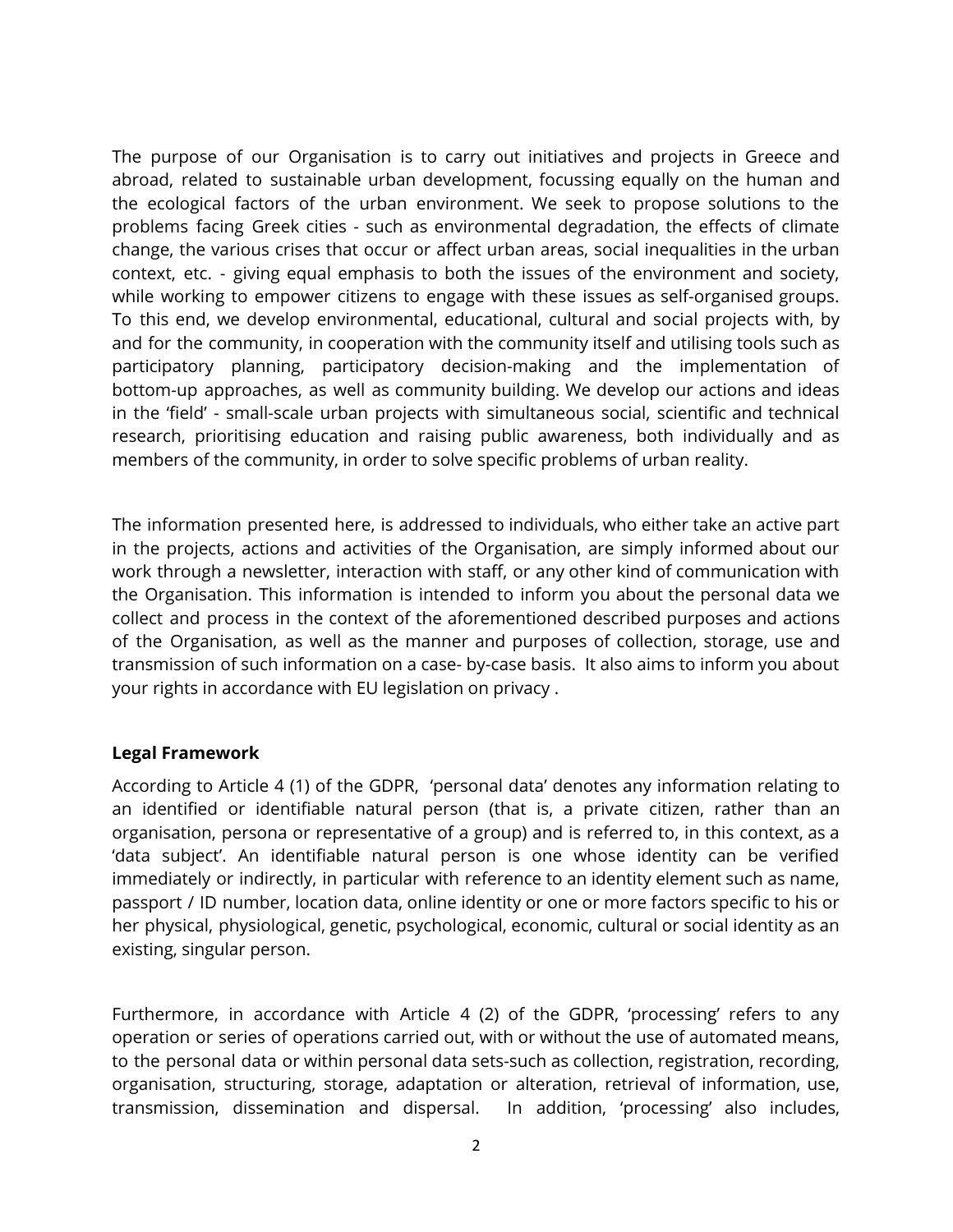association or combining the data with other data sets as well as the deletion or destruction of the data.

Finally, according to article 4 par. 7 of the GDPR, the 'person / organisation responsible for the collection and processing of data' is the natural or legal person, public authority, service or other body that, either on its own, or jointly with others, determines the purposes and manner of processing the data. The organisation responsible for this will undertake the data processing in full compliance with the purposes and manner of such processing, that have been determined by EU law or the law of the relevant Member State. The organisation responsible and the specific criteria for its designation as a legally responsible body, are identified as such (as legal entities with the right to do so) by EU law, or the law of the relevant Member State.

#### **The non-profit organisation 'InCommOn'**

The non-profit Organisation 'InCommOn' is the organisation responsible for the collection and processing of the personal data- collected by the means and the ways described in detail in this Data Protection Policy, and are subject to processing within the framework of your interaction with the Organisation.

### **What personal data do we collect?**

'InCommOn' collects only the personal data which you have disclosed to us, namely:

Identification data: Name, Surname, Date of Birth, Occupation / Profession

Contact Information: Home Address, Email Address, Phone Numbers

Individuals who simply wish to be informed of the Organisation's goals and actions (rather than register for, and participate in, an activity) are asked to provide only their email address in order to receive the relevant newsletters, and are not asked to supply any of the other data outlined above. Individuals who wish to actively participate in our projects and actions are required to provide identification data, such as name, surname and date of birth, as well as contact details, such as home address, e-mail address, telephone numbers. In the latter instance, additional data is requested in order to ensure the smooth operation of projects and actions: for example- activities where there can only be a limited number of participants; activities that are only relevant/appropriate for particular age groups; activities that address thematic topics (in which specific knowledge might be required); activities that address issues of a specific area / community - where the criterion for participation is the home address.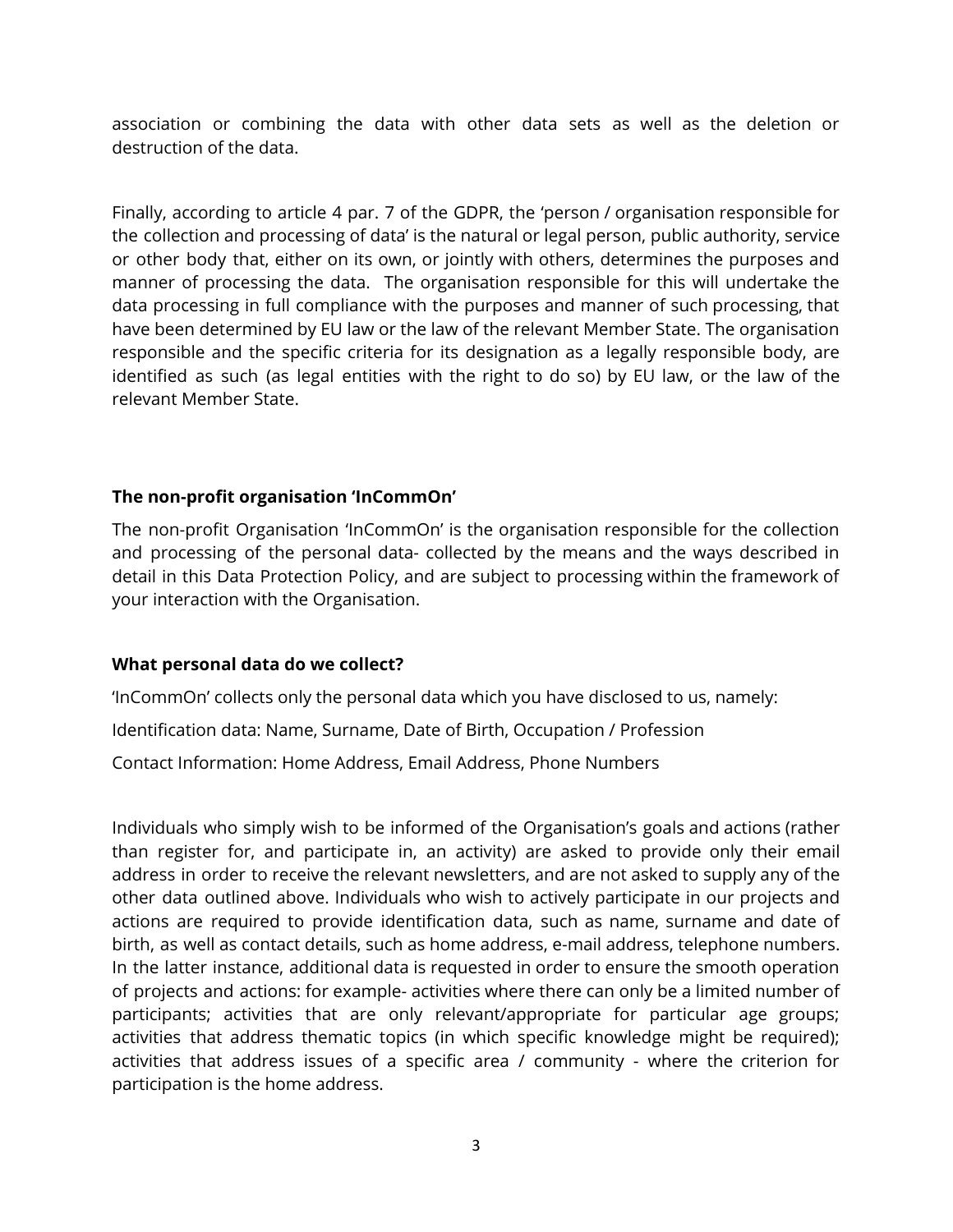### **Purpose of collection and processing of personal data**

The Organisation is entitled by law, to collect and process the aforementioned personal data disclosed by you, for the fulfillment of its purposes only, as described in detail here.

### **Third party access to your personal data**

The personal data collected by 'InCommOn' may be disclosed or transmitted to third parties, if this is required for the fulfillment of obligations by law or is necessary for the fulfillment of the purposes and functions of the Organisation's operations and work, subject to relevant legislation. Some of the Organisation's functions-in particular, technical and communications functions with regard to our website- are outsourced. We may therefore entrust natural or legal persons (external to 'InCommOn') with certain services and functions of our website and other essential technical processes. In these instances, the Organisation only shares the minimum personal data with external service providers, that is necessary for the task to be fulfilled (e.g. when utilising a mass-mailing service to send out an electronic newsletter, only the name and e-mail addresses of individuals will be shared with the third party / service provider). These external service providers are bound by, and committed to, the same legal requirements of privacy and data protection as InCommOn.

The Organisation may share your personal data with funding agencies related to our actions and projects (e.g. The Green Fund, European Union agencies, etc.). 'InCommOn is allowed by law to share presentations, reports and material from our specific events with such bodies, as these events take place within the framework of specific projects that these institutions have funded or sponsored. These materials function as evidence for the donor, of the realisation of the events and are essential to the reporting systems of the Organisation. However, these institutions/funding bodies are also committed to the privacy of use of personal data and will always respect your choices about who can access your data and will provide adequate guarantees regarding the protection of personal data. Those of the above who have access to your data are obliged to maintain their confidentiality. In any case, should the Organisation wish to utilise a photograph, video, quote or any other type of participation of an individual in our events to share with a donor / any other body, we will always ask for the explicit consent of the data subjects.

### **Retention period of personal data**

The data of the individuals who receive newsletters is held for one year after the individual's request to no longer receive the newsletter. The data of the participants in our actions are kept for five years, from their last participation, but the Organisation is entitled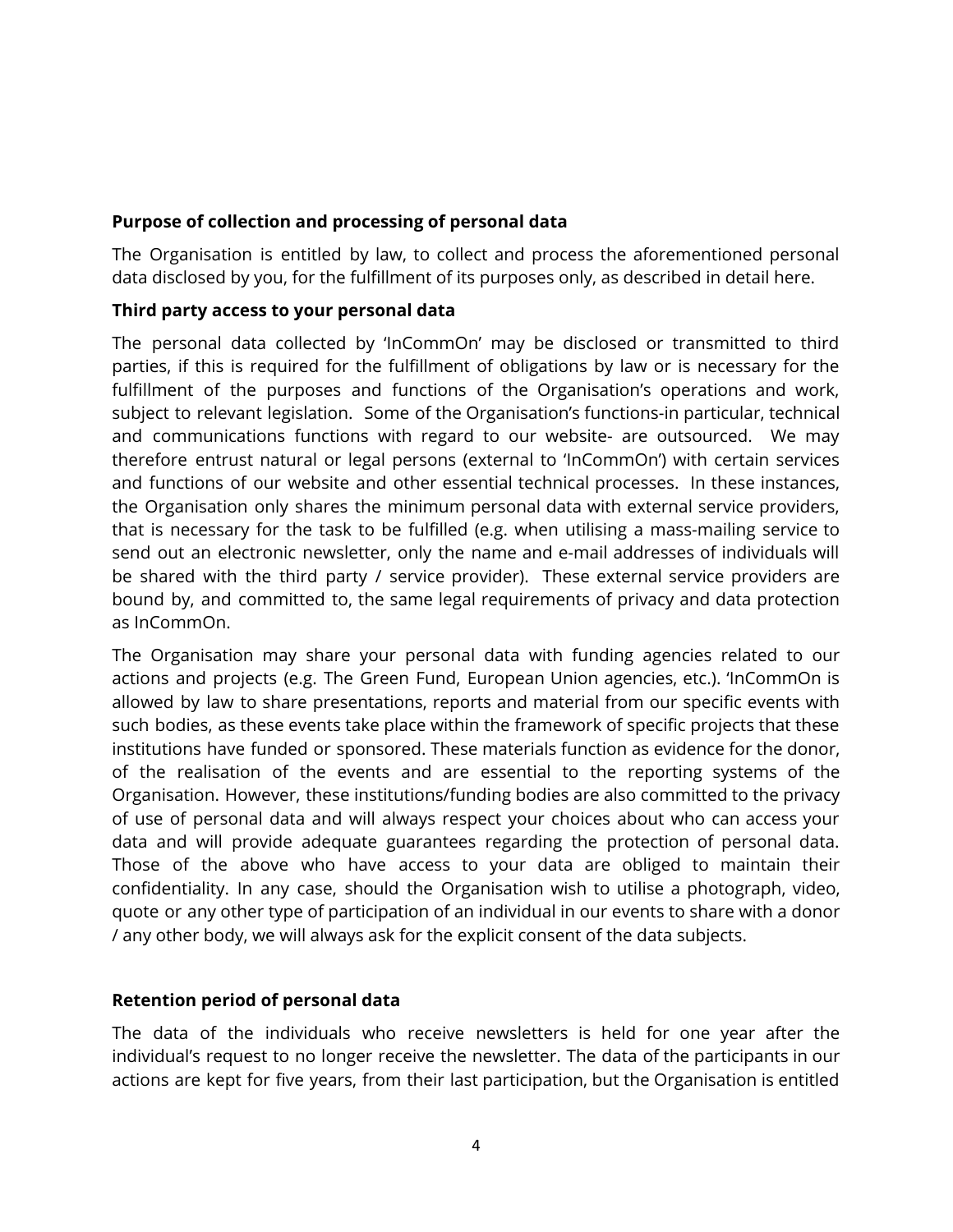to keep them for up to ten years for statistical reasons and in order to maintain an archive and long term record.

## **Rights of personal data subjects**

In accordance with the GDPR, the rights enjoyed by every natural person in relation to the processing of their personal data by 'InCommOn' are the following:

Right to Information / Transparency (Articles 12 and 13 of the GDPR): You have the right to know the details of the organisation responsible for collecting and processing your data, the categories of personal data they collect, the purposes of collecting and processing this data, the recipients of your data, the retention time of this data, all of the rights described in Articles 15 - 22 of the GDPR (and analysed below), as well as the right to lodge a complaint. You are informed of these rights as 'data subjects' by 'InCommOn' both through the relevant field of consent in the processing of personal data and through this text, which is posted on our website (www.incommon.gr).

Right of Access (Article 15 GDPR): As a data subject you have the right to request free access to your personal data held by 'InCommOn'.

Right of Correction (Article 16 GCC): As a Data Subject you have the right to request the correction of your inaccurate personal data and the completion of incomplete information.

Right of Deletion / Right of Oblivion (Article 17 GIP): You have the right to request the deletion of your personal data.

Right to Restrict Processing (Article 18 GDPR): As data subjects you have the right to request a restriction on the processing of your personal data when: (a) the accuracy of the personal data is questioned, up until it is verified or corrected, (b) the processing is illegal and rather than requesting deletion from our records, you would prefer a restriction of the use of your personal data, (c) the personal data is not needed for the purposes of processing, but are necessary for the establishment, exercise, support of legal claims, and (d) you oppose the processing and there are legitimate reasons concerning 'InCommOn' 's use of your data.

Right to data transferability (Article 20 GDPR): You have the right to receive your personal data free of charge in a form that allows you to access, use and process it, as well as request it from us, or, if it is technically possible, request that we transfer your data directly to another organisation. This right applies to the data you have provided us with, and its processing is based on your consent and is done by automated means.